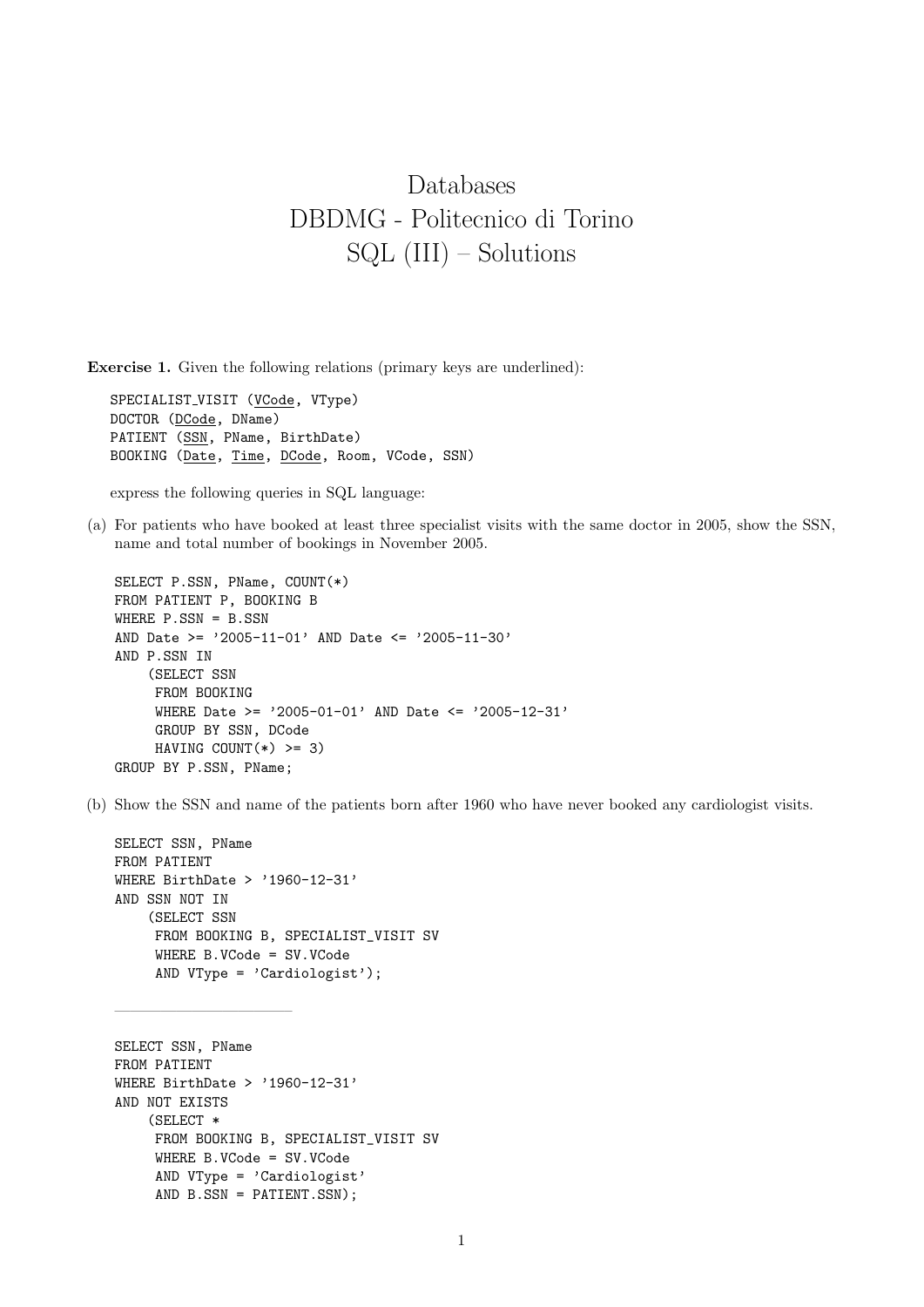Exercise 2. Given the following relations (primary keys are underlined):

CAR RENTAL (CRCode, CRName, Address, City, Country) CAR (NumberPlate, Model, Maker, Category, NumPassengers) CUSTOMER (SSN, Name, Surname, DrivingLicense, CreditCard) RENTAL RESERVATION (RCode, SSN, ReservationDate, CRCode, StartDate, EndDate, Price, NumberPlate)

express the following queries in SQL language:

(a) Show the name and surname of customers who have never made reservations for two Mercedes cars starting on the same day.

```
SELECT Name, Surname
FROM CUSTOMER
WHERE SSN NOT IN
    (SELECT SSN
     FROM RENTAL_RESERVATION RR, CAR C
     WHERE RR.NumberPlate = C.NumberPlate
     AND Maker = 'Mercedes'
     GROUP BY SSN, StartDate
     HAVING COUNT(*) >= 2);
```
———————————–

```
SELECT Name, Surname
FROM CUSTOMER
WHERE NOT EXISTS
    (SELECT *
     FROM RENTAL_RESERVATION RR, CAR C
     WHERE RR.NumberPlate = C.NumberPlate
     AND Maker = 'Mercedes'
     AND RR.SSN = CUSTOMER.SSN
     GROUP BY SSN, StartDate
     HAVING COUNT(*) >= 2);
```
(b) For car rentals that received at least 30 rental reservation requests during November 2006, show the car rental code and name, and the total number of reservation requests received during the whole year 2006.

```
SELECT CR.CRCode, CRName, COUNT(*)
FROM CAR RENTAL CR, RENTAL RESERVATION RR
WHERE CR.CRCode = RR.CRCode
AND ReservationDate >= '2006-01-01' AND ReservationDate <= '2006-12-31'AND CR.CRCode IN
    (SELECT CRCode
     FROM RENTAL_RESERVATION
     WHERE ReservationDate >= '2006-11-01' AND ReservationDate <= '2006-11-30'GROUP BY CRCode
    HAVING COUNT(*) >= 30)
GROUP BY CR.CRCode, CRName;
```
Exercise 3. Given the following relations (primary keys are underlined)

DRUG (DCode, Name, ActivePrinciple, Category, Maker) PHARMACY (PCode, OwnerName, Address, City) SALE (PCode, DCode, Date, Quantity)

express the following queries in SQL language: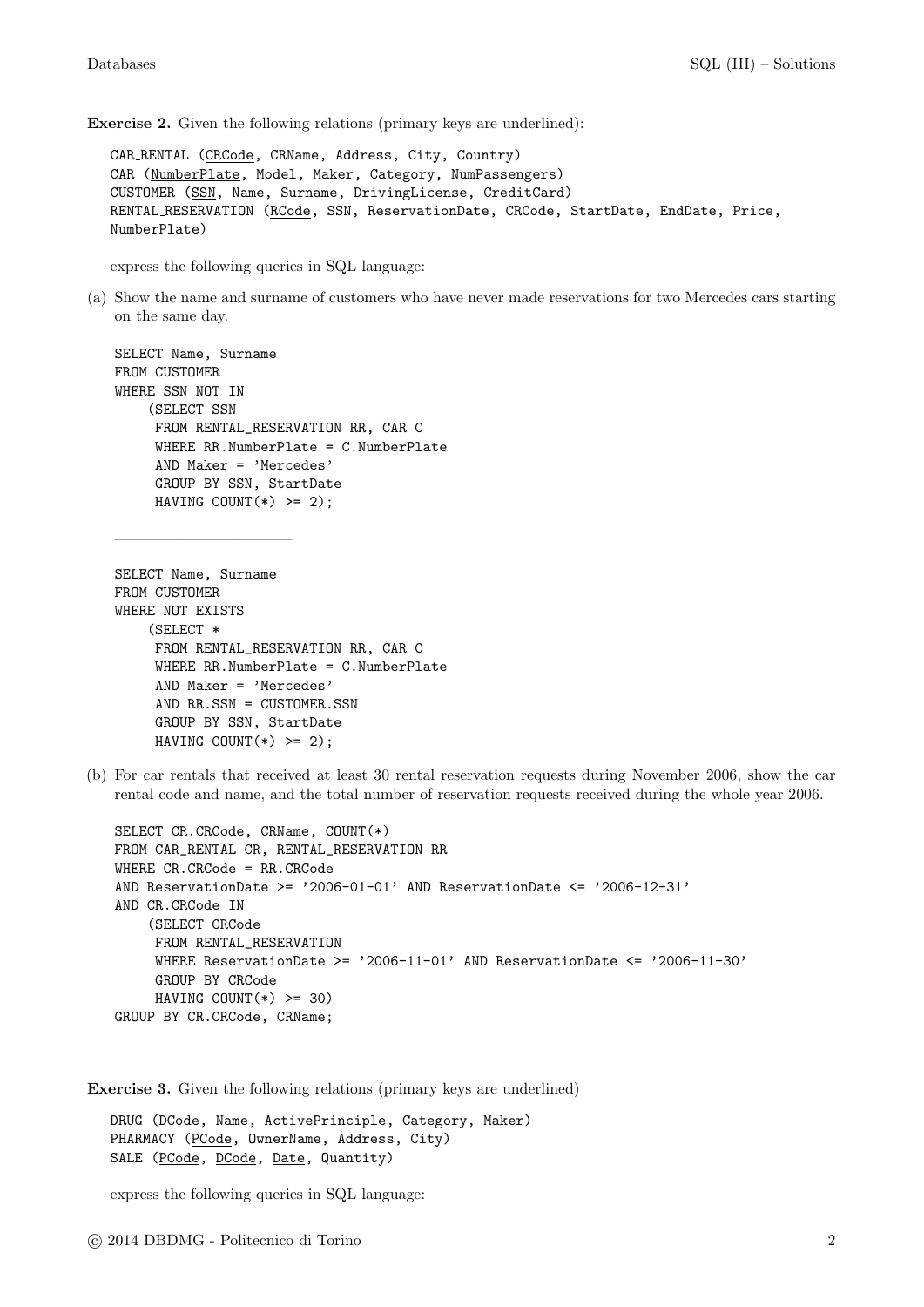(a) Show the name of the owner, address, and city of pharmacies that have never sold paracetamol drugs  $(ActivePinciple = 'Paracetamol').$ 

```
SELECT OwnerName, Address, City
FROM PHARMACY
WHERE PCode NOT IN
    (SELECT PCode
    FROM SALE S, DRUG D
     WHERE S.DCode = D.DCode
     AND ActivePrinciple = 'Paracetamol');
```

```
SELECT OwnerName, Address, City
FROM PHARMACY
WHERE NOT EXISTS
    (SELECT *
     FROM SALE S, DRUG D
     WHERE S.DCode = D.DCode
     AND ActivePrinciple = 'Paracetamol'
     AND S.PCode = PHARMACY.PCode);
```
———————————–

(b) For pharmacies that have sold a total quantity of drugs greater than the average quantity of drugs sold by all pharmacies, show the pharmacy code, the name of the owner, and the total quantity of Bayer drugs (Maker = 'Bayer') sold during the whole year 2007.

```
SELECT P.PCode, OwnerName, SUM(Quantity)
FROM PHARMACY P, SALE S, DRUG D
WHERE S.PCode = P.PCode
AND S.DCode = D.DCode
AND Date >= '2007-01-01' AND Date <= '2007-12-31'
AND Maker = 'Bayer'
AND P.PCode IN
    (SELECT PCode
     FROM SALE
     GROUP BY PCode
     HAVING SUM(Quantity) >
         (SELECT AVG(Q)
          FROM
              (SELECT SUM(Quantity) AS Q
               FROM SALE
               GROUP BY PCode) AS T))
GROUP BY P.PCode, OwnerName;
```

```
SELECT P.PCode, OwnerName, SUM(Quantity)
FROM PHARMACY P, SALE S, DRUG D
WHERE S.PCode = P.PCode
AND S.DCode = D.DCode
AND Date >= '2007-01-01' AND Date <= '2007-12-31'
AND Maker = 'Bayer'
AND P.PCode IN
    (SELECT PCode
    FROM SALE
     GROUP BY PCode
     HAVING SUM(Quantity) >
         (SELECT SUM(Q) / COUNT(DISTINCT PCode)
```
———————————–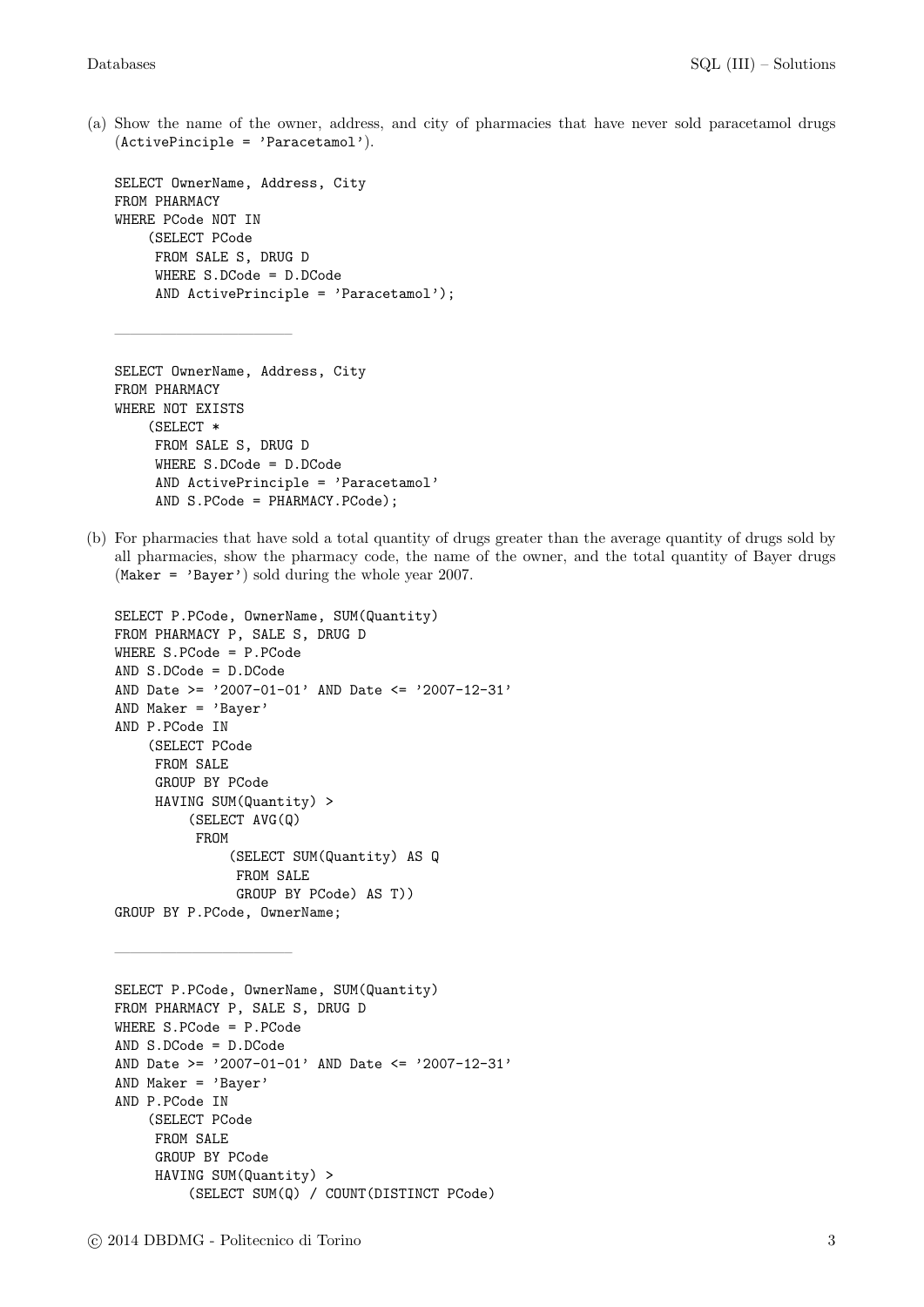```
GROUP BY P.PCode, OwnerName;
;
———————————–
SELECT P.PCode, OwnerName, SUM(Quantity)
FROM PHARMACY P, SALE S, DRUG D,
    (SELECT PCode, SUM(Quantity) AS Q
    FROM SALE
     GROUP BY PCode) AS PHARMACY_SALE
WHERE S.PCode = P.PCode
AND S.DCode = D.DCode
AND S.PCode = PHARMACY_SALE.PCode
AND Date >= '2007-01-01' AND Date <= '2007-12-31'
AND Maker = 'Bayer'
AND PHARMACY_SALE.Q >
    (SELECT SUM(Q) / COUNT(DISTINCT PCode)
    FROM SALE)
GROUP BY P.PCode, OwnerName;
;
```
FROM SALE))

Exercise 4. Given the following relations (primary keys are underlined)

```
BEACH (BeachAddress, BeachCity, Capacity, LifeguardInCharge)
LIFEGUARD (LID, FirstName, LastName, HomeCity, PhoneNumber)
RESCUE (RID, Lifeguard, BeachAddress, BeachCity, BatherSSN, Date, Reason)
BATHER (SSN, FirstName, LastName, DateOfBirth, HomeCity
```
express the following queries in SQL language:

(a) Show the identification code, the first name and the last name of lifeguards living in Ostuni who are not in charge of any beach and have accomplished at least two rescues on the same beach on the same day.

```
SELECT LID, FirstName, LastName
FROM LIFEGUARD
WHERE HomeCity = 'Ostuni'
AND LID NOT IN
    (SELECT LifeguardInCharge
    FROM BEACH)
AND LID IN
    (SELECT Lifeguard
     FROM RESCUE
     GROUP BY Lifeguard, BeachAddress, BeachCity, Date
     HAVING COUNT(*) >= 2);
```
(b) Taking into account only the beaches located in cities that have at least 10 beaches whose capacity is greater than the average capacity of all beaches, show for each of such beaches the address, the city, and the number of distinct lifeguards who have performed rescues on that beach.

```
SELECT B.BeachAddress, B.BeachCity, COUNT(DISTINCT Lifeguard)
FROM BEACH B, RESCUE R
WHERE B.BeachAddress = R.BeachAddress AND B.BeachCity = R.BeachCityAND BeachCity IN
    (SELECT BeachCity
     FROM BEACH
     WHERE Capacity >
```